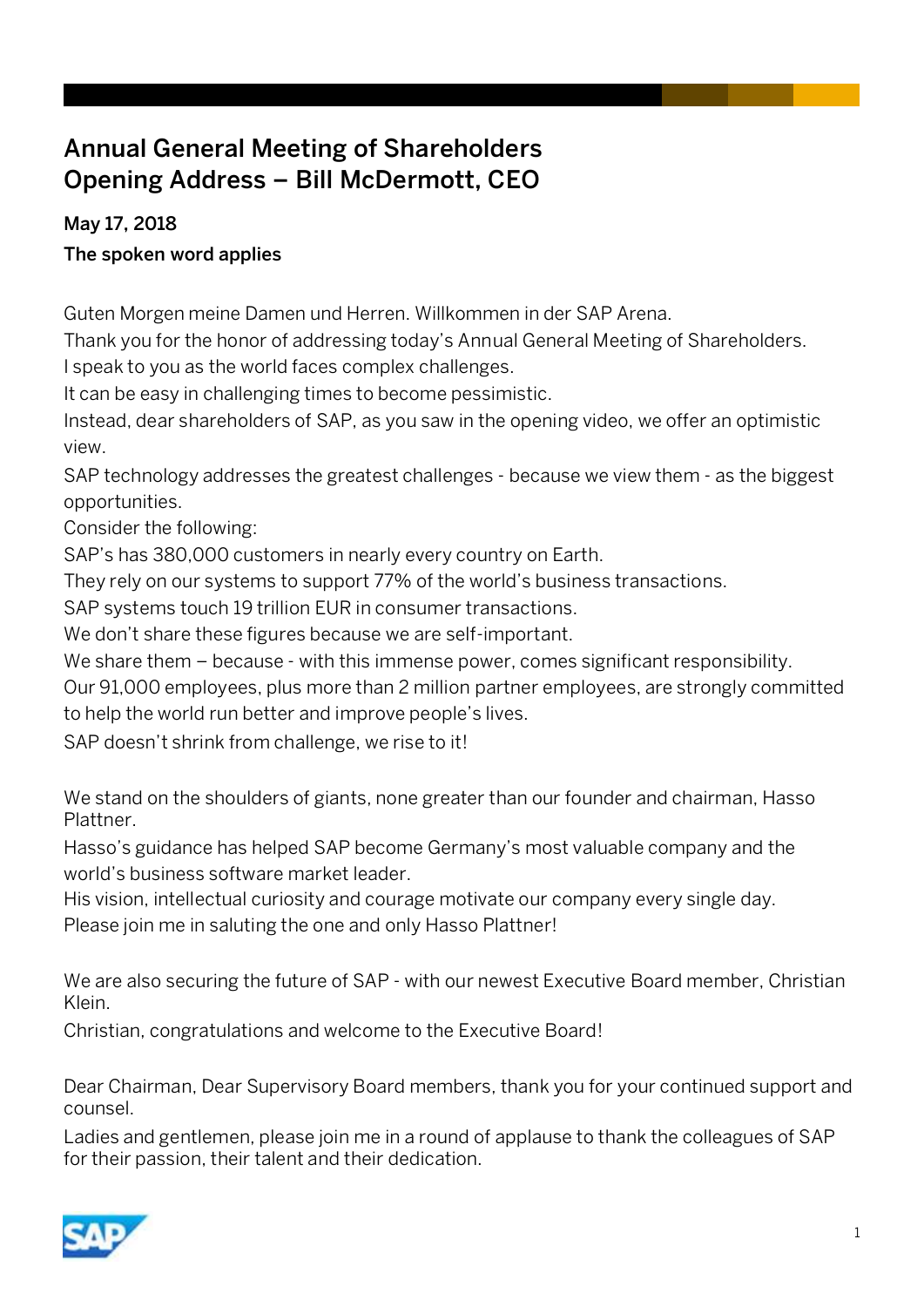Now, Dear Shareholders, let's discuss SAP's past, present and future.

Let's begin with the past.

Back in 2010, we made bold commitments.

One, to transform the database market.

Legacy databases were too slow, unable to meet the challenges of big data.

Today, SAP HANA has more than 20,000 customers, growing at record pace.

Independent analysts like Forrester have ranked HANA #1 in the new database market.

Two, we promised to lead the cloud computing era of business applications.

To accelerate that ambition, we acquired "the best" cloud companies, and they grew faster as part of SAP.

We built a new Enterprise Resource Planning system to bring ERP customers to the cloud. More than 8,300 customers are already on the journey, with many thousands more on the horizon.

Overall, we have 150 million users of our cloud applications, more than any competitor.

We said businesses should work together in the global economy.

SAP was the first to champion Business Networks, the idea that companies should expand their digital partnerships to seize new opportunities.

Today these "spend management" networks are addressing trillions in market opportunity.

As a result of this strategy, we have doubled or tripled the revenues, profits, customers and market value of the company since 2010.

Our employee engagement, employees as shareholders, brand value, environmental performance, diversity and inclusion metrics are at all-time highs.

Dear Shareholders, the Executive Board promised to honor your trust by returning you a happy, healthy, profitable growth company.

This would not have been possible without your support.

Thank you and congratulations!

Last year we accelerated SAP's momentum.

The numbers are all non-IFRS, and percentages non-IFRS at constant currencies, unless I state otherwise.

Our total revenue was 23.5 billion EUR, up 8%.

Cloud and software revenue reached 19.55 billion EUR, up 8%.

Cloud subscriptions and support revenue hit 3.77 billion EUR, up 28%.

New cloud bookings…defined as cloud business we have signed but not yet collected, grew more than 30%.

Our operating profit hit a healthy 6.77 billion EUR, up 4%.

IFRS earnings per share was…€3.36, an increase of 10%.

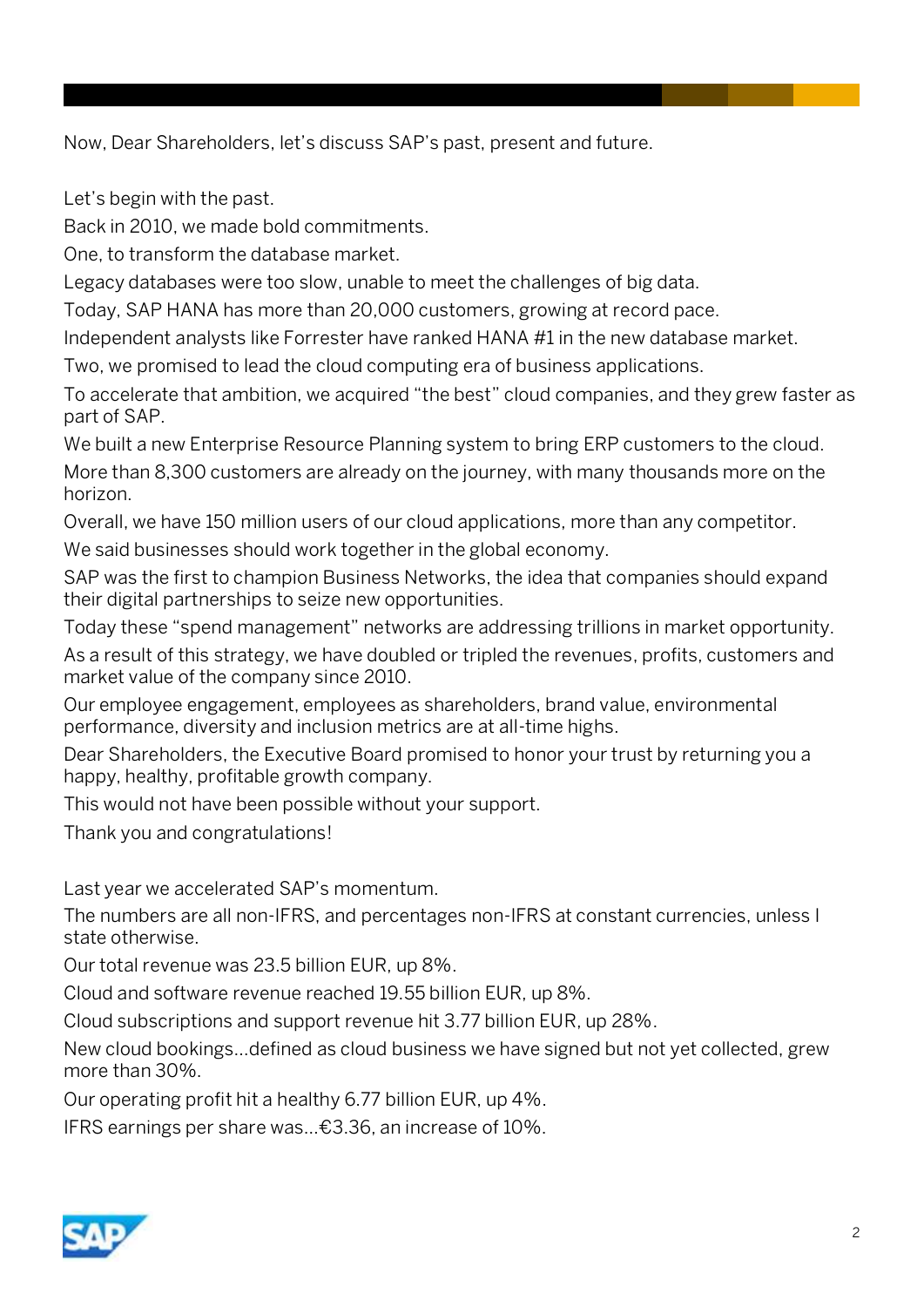Even though we don't guide on it, software licenses grew 2%, while competitors steeply declined.

2017 illuminated several positives about our evolving business model.

SAP's fast-growing cloud business, together with solid growth in support revenue, continued to drive more predictable revenue.

We are now at 63% predictable revenue, on track to our target of 70+% by 2020.

We now have a multi-billion cloud business, growing faster than competition.

As the business grows, the share of renewals increases, the overall cost of sale goes down and margins go up.

This is how we deliver the SAP trifecta: fast cloud growth, strong software sales, and operating income expansion.

Let's talk about SAP's share price development.

If we look to overall development in 2017, SAP's share price grew 12.8% – this is faster than the DAX.

However, the macro developments in the broader market impacted the share price.

Tax reforms in the United States were enacted in December.

At the time, SAP shares were trading at all-time highs based on our strong performance. In the weeks following this development, SAP shares decreased by 17%, while US-based competitors generally increased.

We were also impacted by a particularly strong EURO.

While these issues were beyond our control, regaining momentum was within our control.

To do it, we needed a strong start in 2018.

Yet again, SAP delivered.

In the first quarter, cloud revenues overtook license revenues for the first time and surpassed 1 billion EUR.

Cloud revenues soared 31%.

New cloud bookings grew 25% on top of strong prior year growth of ~50%.

On the bottom line, SAP delivered 52% growth in IFRS operating profit, up 14% non-IFRS at constant currency.

Now let me spend a moment on the operating profit.

As you can see in the first quarter results – this is a big moment -- we are returning to operating margin expansion for the first time since we began our cloud journey.

This is one of many reasons that momentum in our share price has been reestablished over the past several weeks.

Our shareholders should continue to benefit from this momentum.

In 2017, SAP raised the dividend policy to at least 40% of profit after tax.

The Executive Board and the Supervisory Board propose to raise the dividend for 2017 by 12%, to €1.40 per share

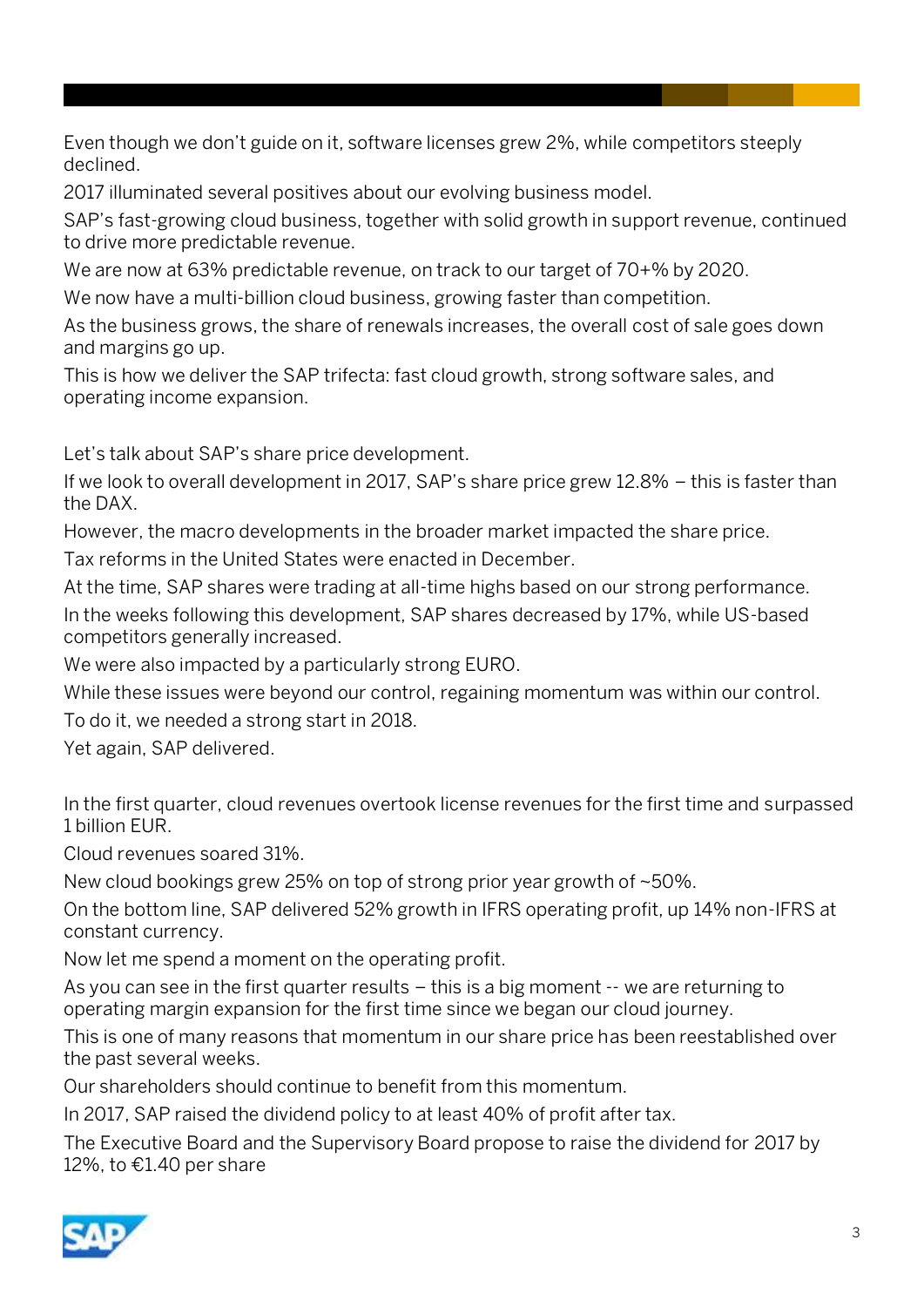This represents a dividend payout of approximately 1.67 billion EUR and a payout ratio of 41%.

You will be asked to vote on this dividend payout and the other topics on the screen in today's meeting.

Allow me to give you a moment to review the list.

And now, let's let our customers speak for SAP.

Please enjoy the following message.

### [VIDEO]

It's wonderful to see happy customers.

We also have a happy company.

Employees have never been more enthusiastic about working for SAP – our employee engagement score remained extremely high at 85%.

Our leadership trust score, signaling employee confidence in management, increased 4 percentage points last year alone.

By investing in professional development, our overall retention rate improved to 94.6%.

We reduced greenhouse gas emissions to 325 kilotons in 2017, achieving the goal to reduce emissions to our year 2000 level. We did this 3 years ahead of schedule.

We run a "green cloud," with data centers 100% powered by wind or solar energy.

Overall, we are on track to fulfill our pledge of being carbon neutral by 2025.

From a diversity perspective, we met our goal of 25% women in leadership positions, and now have a new goal of 30% by 2022.

The overall message from our past and our present: SAP is a strong company and we're only getting stronger.

Let's spend some time discussing the large market opportunities where we are well positioned to accelerate growth.

I'll summarize it for you this way: SAP will deliver the intelligent enterprise to our customers. Allow me to explain the key priorities of this strategy.

First, how many of you are concerned about how businesses use your personal data?

I am too; I have yet to find a consumer who isn't concerned on some level.

If consumers are worried, so are businesses.

The question is: how can SAP help "our" customers do a better job serving "their" customers?

This market is called "Customer Relationship Management" – or CRM.

Here is what we have long known about this market:

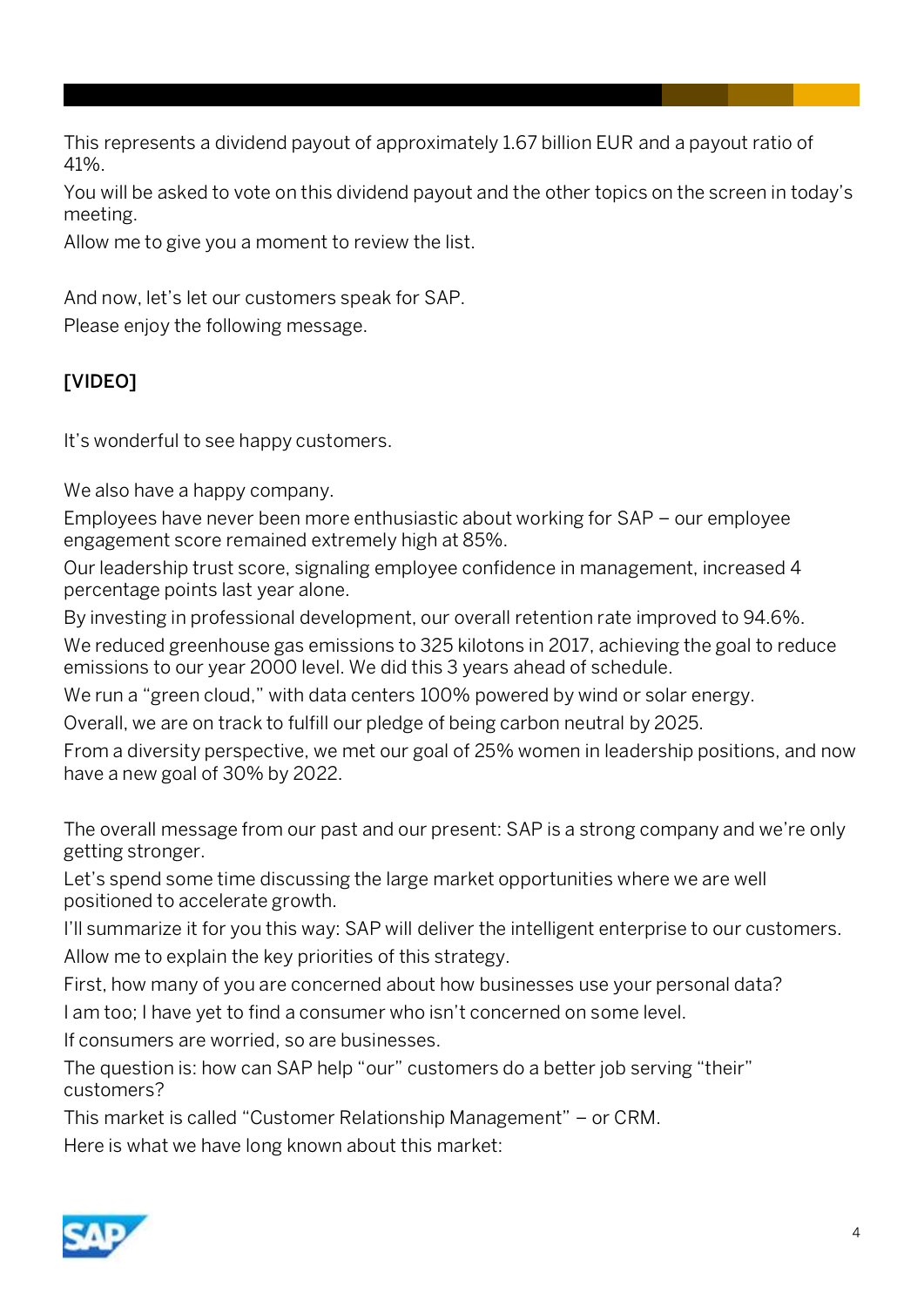Competitor CRM solutions only manage data in sales departments.

Even as technology has improved, competitor CRM solutions haven't.

As new regulations like GDPR take effect, competitor CRM solutions don't help businesses comply.

This is why SAP has quietly been preparing a master plan to disrupt CRM.

We started with a clear operating principle: businesses need to have a single view of the consumer.

The marketing and sales departments shouldn't keep their own records, while the customer service department is yet another silo.

This is a challenge that only SAP can solve.

As we built our plan, we brought together smart acquisitions.

Hybris helps businesses engage consumers in any channel, on any device.

Gigya helps businesses protect that sensitive consumer data in the age of GDPR.

CallidusCloud helps sales professionals focus on the right opportunities, from lead to cash.

These new additions come together with solutions built by SAP.

SAP Cloud for Customer, which helps companies run better sales departments.

SAP Service Cloud, which helps businesses retain happy consumers.

The combination of these assets will provide a seamless front office value chain backed by the best user experience in the industry.

We will call this SAP C/4HANA – C for Customer. 4 for  $4<sup>th</sup>$  generation CRM.

As with HANA itself, SAP will once again prove: we're the last to accept the status quo, and the first to change it.

This is going to be a major moment for SAP.

We're fired up, ready to go, and ready to you make you proud.

Are you excited?

Our second priority is closely related to the first.

No company can keep loyal consumers if it can't deliver what those consumers actually want. While SAP C/4HANA runs the "front office" like marketing and sales, SAP's other business applications run the "back office."

History is repeating itself once again.

Remember when SAP delivered integrated applications to enable true end-to-end business processes?

As cloud is now maturing, there is a new agenda being driven by CEOs.

They want to integrate their complex companies, without sacrificing the best functionality. So yes, integration is back!

For SAP, our completeness of vision will be delivered to our customers in a modular approach.

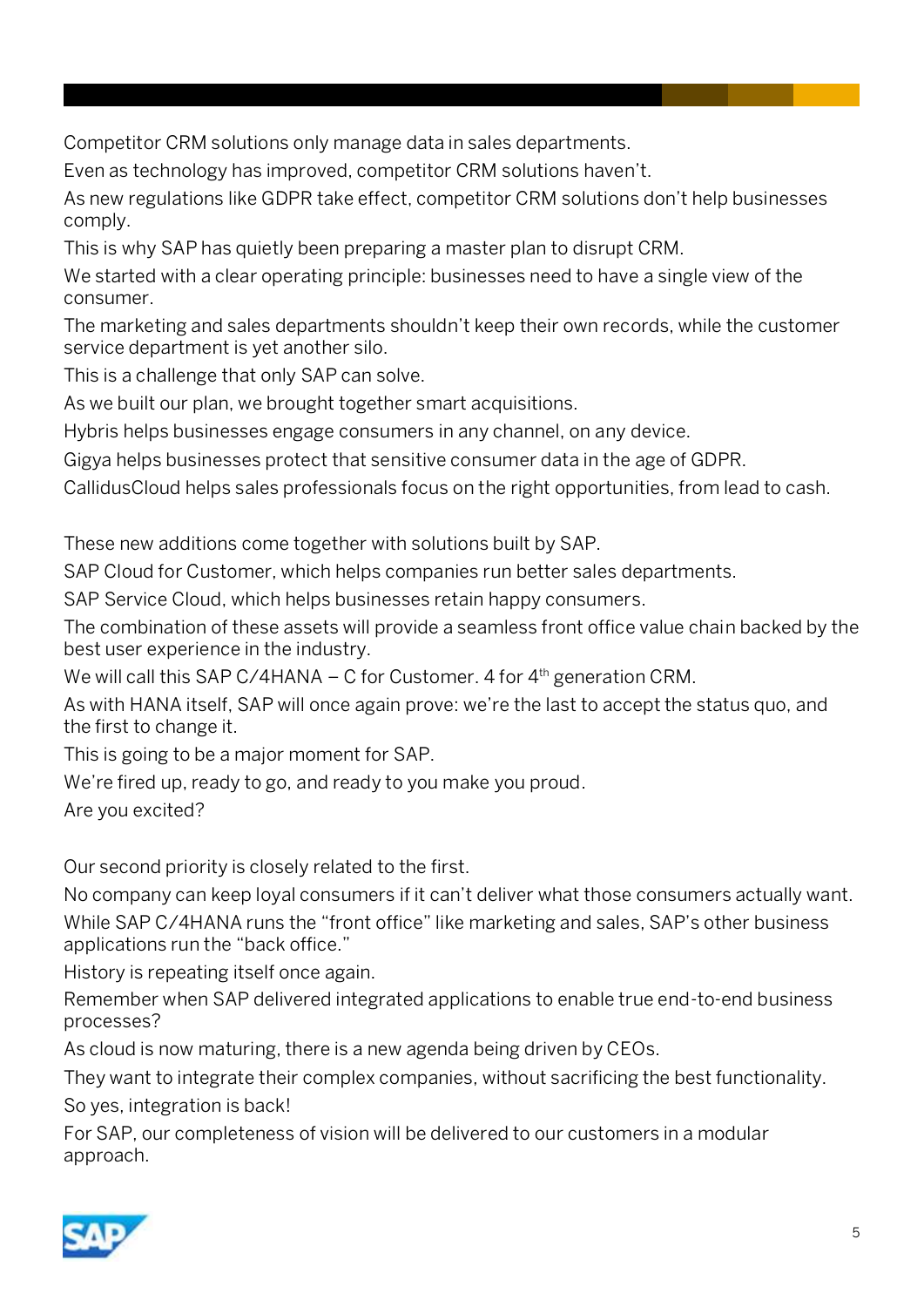If a customer wants to use a single best of breed application, that's fine.

For customers who want to work end-to-end on a common platform, also fine – we will deliver "best of suite."

We call this new cloud experience, "SAP Intelligent Suite."

Think about a small business in Berlin just getting its start.

They may begin their SAP journey with SAP C/4HANA to protect their consumer data and sell more products.

Over time, as the business grows, they need a sophisticated ERP system to handle financials – SAP S/4HANA.

They need to build a great team – SAP SuccessFactors and SAP Fieldglass.

They need to procure direct and indirect materials – SAP Ariba.

They need to make it simple for their employees to travel the world – SAP Concur.

They need to modernize how they build products to achieve global scale – SAP Digital Supply Chain and Manufacturing.

In cases where these applications work together, the users in Berlin will never need to change applications.

The data model, security, and user experience are all consistent, enabled by SAP Cloud Platform.

There is no company in our industry who can integrate front office to back office like we can.

There is also no company that is doing more with intelligent technologies than SAP.

We do not want to substitute people in the workforce with computers.

We believe in the notion of "augmented humanity" – where technology raises people up to a new level of human performance.

To bring this potential to our customers, last year we introduced SAP Leonardo.

Every application in the SAP Intelligent Suite will be enhanced by SAP Leonardo machine learning.

Where it adds value, the same will be true for Blockchain and Industry 4.0 technologies, also called the Internet of Things.

To illustrate the power of these breakthroughs, please watch this short video.

### [VIDEO]

Big picture – we believe that integration and intelligence will solidify SAP's market leadership for the next generation.

We will win with integration – front office to back office – because we have SAP Cloud Platform to connect SAP and non-SAP applications.

We will win with intelligence because we have SAP Leonardo to sense every input and predict every outcome.

This leads me to the expansion of SAP HANA.

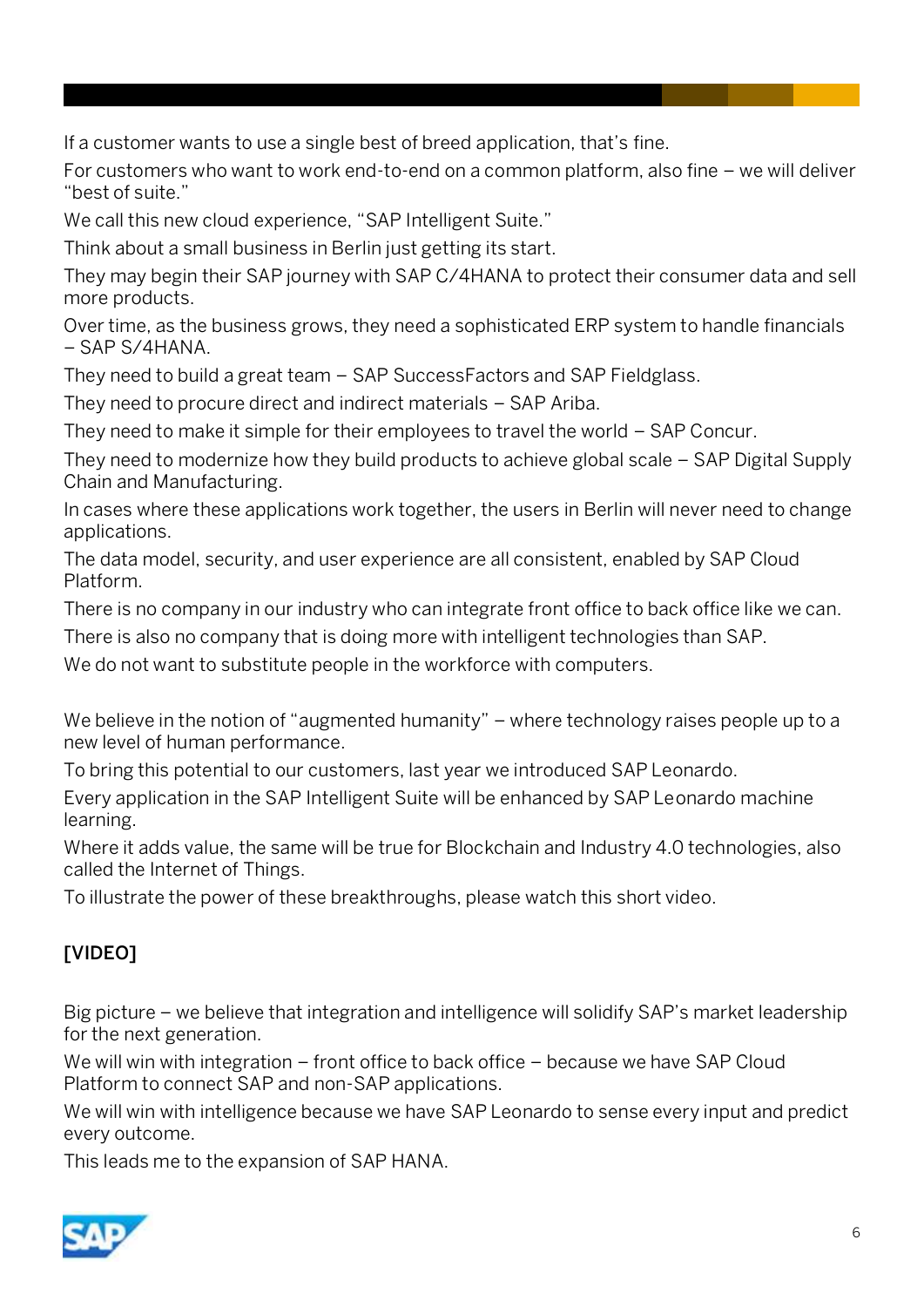What started out as an idea - an incredible invention - is now a global movement.

We have clear opportunities to accelerate HANA.

For example, full-use SAP HANA is the only viable database to enable the benefits of the intelligent enterprise.

HANA supports multiple data models, data virtualization, and extended capabilities such as graph and geo-spatial.

HANA also represents a broader paradigm shift in data management.

Historically, moving the data was the slowest part of already slow legacy systems.

Now HANA can work with multi-source data - without ever moving the data – thereby, driving record breaking speed and security.

HANA has become the control tower of the intelligent enterprise.

It's a HANA world by any measure.

In summary, we talked about a new strategy for CRM with SAP C/4HANA.

A new integrated applications experience with SAP Intelligent Suite, enabled by SAP Cloud Platform.

An expansive new data management agenda with SAP HANA.

I'll read you a quote from one industry observer:

"SAP's product lineup has never been stronger. SAP has transformed itself to a fast-moving and market-driven leader."

So, I guess the question is really for you?

Are you fired up and ready to go?

Dear shareholders, in service to our customers, SAP is a better company than we once were, but not yet the company we aspire to be.

We have the world's best engineers building the next big innovations.

We have dedicated sales and services professionals putting innovation into action.

We are focused on supporting 25 distinctly different industries and businesses of all sizes.

On topics like data privacy, we are the first company in our industry to be certified by the British Standards Institute as GDPR compliant.

Our ecosystem is expanding, with new partners entering, while longstanding partners steadily grow their SAP practices.

All this gives should give you enormous confidence for SAP's bright future.

In closing, I'd like to share with you some of what I told our top 250 leaders at a meeting here in Germany last month.

First, I told the leaders that trust is earned in drops, but lost in buckets.

Trust is earned one drop at a time – it comes slow.

You make all kinds of deposits in the trust account.

Then one wrong thing happens, and it disappears in buckets.

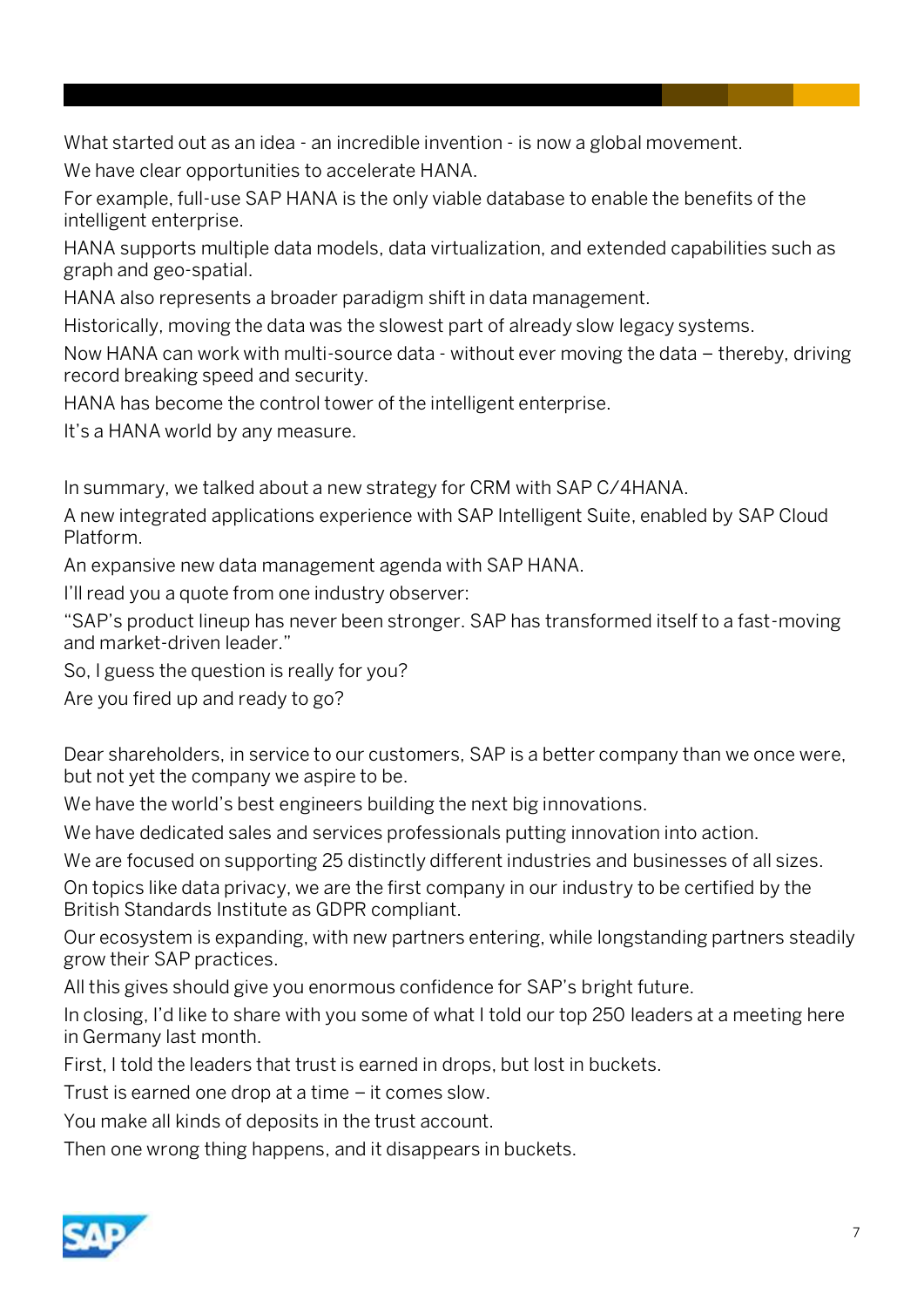And it's really hard to get it back.

We need to do things the SAP way – with honor, class and integrity.

When we make mistakes, we admit them so we can fix them.

You may have heard about the situation in South Africa.

Unlike other companies facing similar challenges, SAP responded with transparency.

We removed individuals whose actions were not consistent with our ethical standards; we strengthened our compliance policies to prevent similar distractions in the future.

Sometimes customers expect more from us; we must always redouble our focus on their happiness.

One example involves the pricing for indirect usage of products.

Customers were not happy with pricing practices by any company in our industry.

They grew frustrated when companies conducted audits to reveal more licensing fees were owed.

We led the industry as the first company to introduce new pricing options.

We reformed how we conduct audits; our customers will never be surprised by anything we do.

I also told the leaders, in good times or tough times, our will must always find a way.

We must commit ourselves totally, with perseverance and discipline, to live up to the world's expectations for SAP.

We must take accountability to lead SAP into a new decade of profitable growth.

This is what you expect from the market leader you helped build.

In the end, the true measure of a leader is not what we take from this world, it's what we give. Let's watch one final video in this regard.

## [VIDEO]

Here we see the ultimate truth of SAP.

It is through the work of our customers that we help the world run better and improve people's lives.

I began today with the world's greatest challenges.

We are fearless in the face of those challenges.

SAP will be the last to accept the status quo and the first to change it.

The headlines say some countries are retreating from the global community.

Once again, that's not the SAP way.

We're proud to represent Germany on the world stage.

We are honored to advise heads of state on the biggest topics, so our company can help make the biggest difference.

Ladies and gentlemen, this is your SAP.